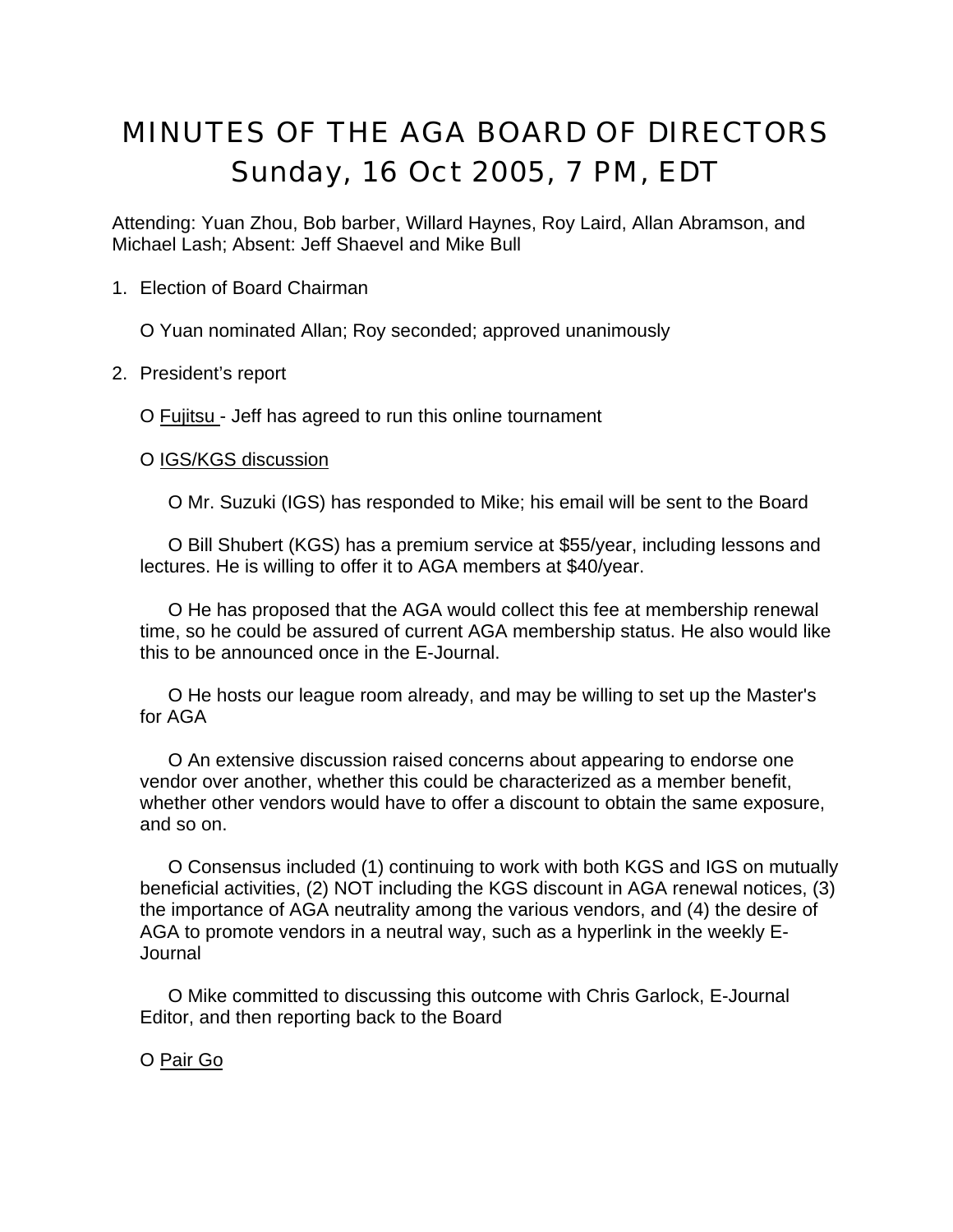O Allan will be attending the amateur pair go championships in Tokyo in November, as the AGA guest official; this is an excellent opportunity for him to continue the discussions with Mrs. Taki and Mr. Suzuki, which started at the Takoma **Congress** 

O Steve Burrall is interested in running a pair go tournament in Northern California; Bob Barber may do one in Chicago; Allan will do one in Virginia in February; Roy will set up a pair go page on the AGA web site

O Yuan suggested setting up a pair go rating system, and publicizing it, as well as the events; the Board agreed to look into his suggestions; Mike Lash to follow up

#### O Equipment for Chapters

O There is no Ing money to replenish our equipment supplies

O Willard noted that new student chapters can obtain equipment from the AGF; it is important to support non-student new chapters, too

O The Board discussed setting aside some of the Ing equipment provided each year for the Congress, for new chapters; perhaps if a new chapter had six AGA members, we could provide three sets from this set-aside, with the club paying shipping costs

O Mike Lash agreed to draft guidelines for consideration at the next Board meeting

## O Ing funds

O If no new funding is received, no Ing activities can be supported, such as scholarships for youth at the Congress, Ing tournaments, and equipment services

O Bob agreed to immediately alert the 2006 Congress organizers of this possibility

O The Board may have to consider contributing to youth Congress attendees, later, out of AGA reserves

#### O Financial results of the 2005 Congress

O PLU has submitted its invoice, and the Congress should end with a comfortable surplus

## O Financial results of the 2004 Congress